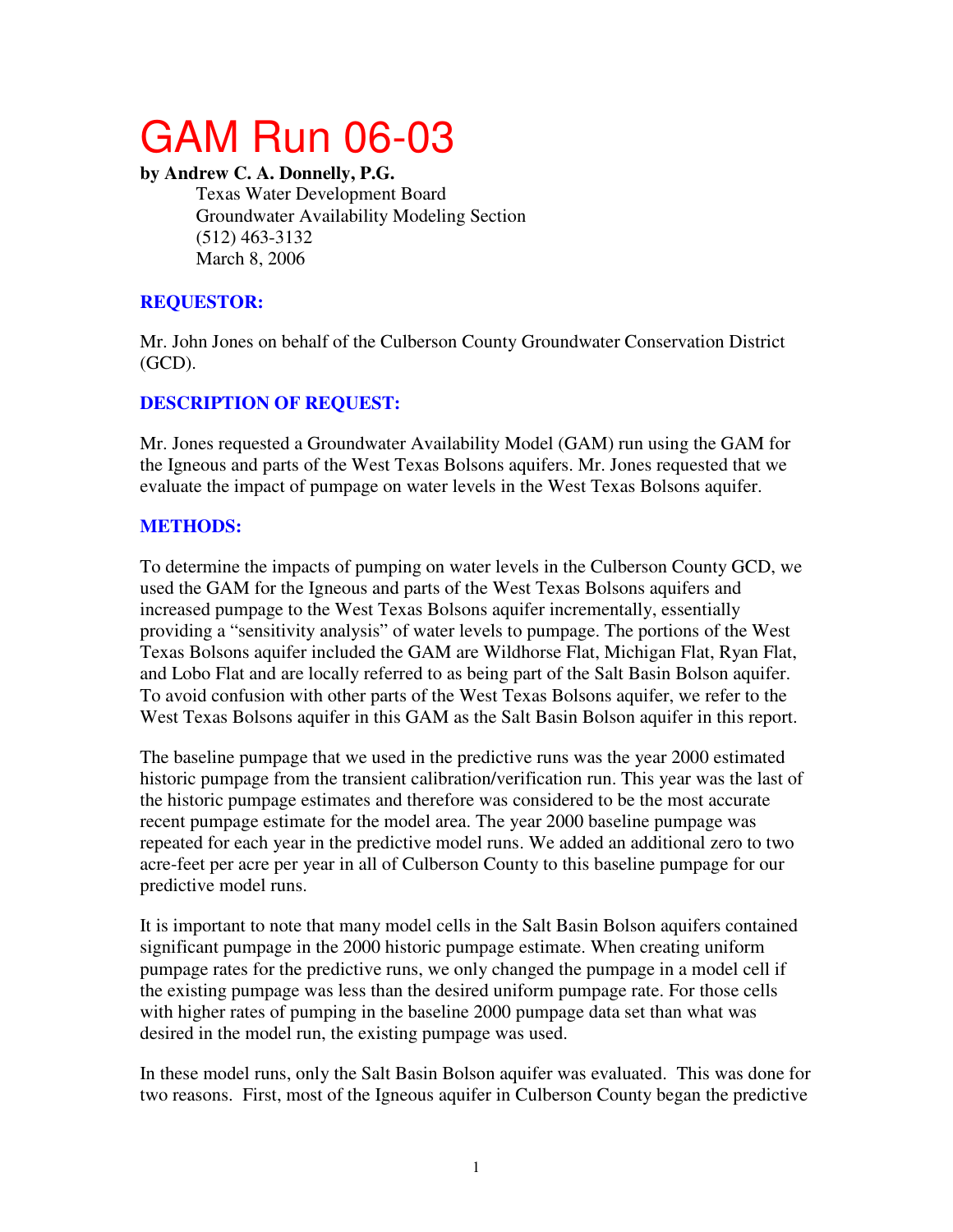model run dry. Second, the 2000 estimated historic pumpage included no pumpage from the Igneous aquifer in Culberson County, and therefore we assumed that this aquifer should not be included in this evaluation.

## **PARAMETERS AND ASSUMPTIONS:**

- See Beach and others (2004) for assumptions and limitations of the GAM for the Igneous and West Texas Bolsons aquifers.
- The mean absolute error (a measure of the difference between simulated and actual water levels during model calibration) in the entire GAM for the period of 1990 to 2000 is 64 feet, or four percent of the range of measured water levels (Beach and others, 2004).
- The model includes three layers, representing the Salt Basin Bolson aquifer (Layer 1), the Igneous aquifer (Layer 2), and the underlying Cretaceous and Permian units (Layer 3).
- We simulated a 50-year time period for the predictive model runs.
- We used an average annual recharge based on recharge determined through the calibration of the transient model covering the years 1950 to 2000.
- We used the year 2000 historic pumpage estimate as the baseline pumpage. Pumpage is included in the model for all three layers, although pumpage in Layer 3, representing the underlying Cretaceous and Permian units, is minimal, and no pumpage is present in Culberson County from Layer 3 in the model.
- We added an additional zero to two acre-feet per acre per year to the baseline year 2000 historic estimated pumpage for the Salt Basin Bolson aquifer.
- The GAM uses drains to simulate discharge to streams. Drains are included in both the Salt Basin Bolson aquifer and Igneous aquifer layers of the model. Drain parameters were held at conditions representing the 2000 stress period for the predictive simulations.
- The GAM uses general-head boundaries (GHB) to simulate cross-formational flow into and out of layer 3, which represents the Cretaceous and Permian units underlying the Igneous aquifer. GHB parameters were held at conditions representing the 2000 stress period for the predictive simulations.
- The GAM uses the MODFLOW evapotranspiration package (ET) to simulate discharge of water to evaporation and transpiration. ET parameters were held at conditions representing the 2000 stress period for the predictive simulations.
- The GAM includes pumpage representing rural domestic, municipal, industrial, irrigation, and livestock uses.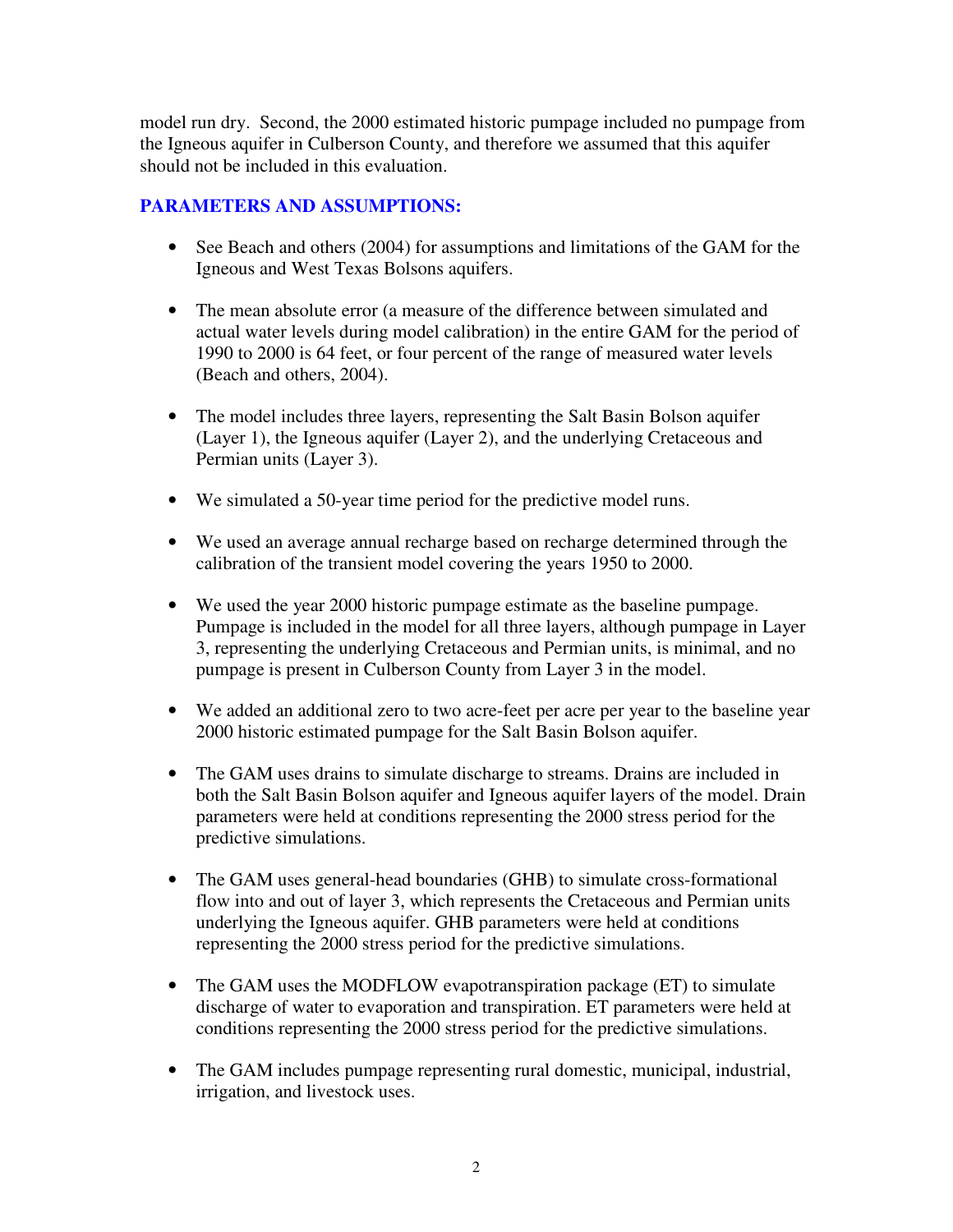#### **RESULTS:**

The Salt Basin Bolson aquifer is present in limited extent in Culberson County (Figure 1). Initial (2000) water levels range from approximately 3,860 feet above mean sea level where Ryan Flat crosses the Jeff Davis-Culberson county line to approximately 3,520 feet above mean sea level in the center of Wild Horse Flat (Figure 2). Initial (2000) saturated thicknesses range from zero at the bolson margins to nearly 1,000 feet in portions of the center of the bolson (Figure 3). As shown in these figures, portions of the aquifer were dry at the start of all of the predictive model runs (black cells are dry areas). Based on the model-derived specific yield of the Salt Basin Bolson aquifer of six percent, the total groundwater in storage in the aquifer at the start of the predictive model runs is approximately 4,970,000 acre-feet in the Culberson County GCD area.

Table 1 summarizes the pumping rates for the Salt Basin Bolson aquifer with these GAM runs for the Culberson County GCD area. As can be seen in this table, the annual amount of groundwater pumped from the aquifer from the district area in the model runs ranges from more than 30,000 acre-feet per year to the nearly 370,000 acre-feet per year that is currently permitted. It should be noted that 84 percent of the 2000 estimated pumpage is in the Salt Basin Bolson aquifer in Culberson County, and therefore the baseline pumpage value in Table 1 is relatively high.

| <b>Pumpage Rate (acre-feet per</b><br>acre per year) | <b>Total Culberson County</b><br><b>GCD Area Pumpage</b> |
|------------------------------------------------------|----------------------------------------------------------|
| Baseline 2000 Pumpage Rate                           | 30,283                                                   |
| 0.05                                                 | 38,598                                                   |
| 0.10                                                 | 47,022                                                   |
| 0.25                                                 | 72,293                                                   |
| 0.50                                                 | 114,437                                                  |
| 1.0                                                  | 198,932                                                  |
| 2.0                                                  | 368,154                                                  |

#### **Table 1. Summary of annual pumpage from the Salt Basin Bolson aquifer in the GAM runs from the Culberson County GCD area (in acre-feet per year)**

It is important to note that the volumes in Table 1 are based on the initial (2000) active area in the Salt Basin Bolson aquifer in the predictive runs. This active area decreases (and therefore annual pumpage also decreases) as parts of the aquifer dry up during the model runs. In MODFLOW, when the water level in a model cell falls below the bottom of the cell, the cell goes dry. Because the cell no longer has water in it, MODFLOW turns the cell off. When a cell goes dry, the model is indicating that there is not enough water flowing into the cell (for example, recharge) or there is too much water being removed from the cell (for example, pumping) to keep water in the cell. If pumping is the primary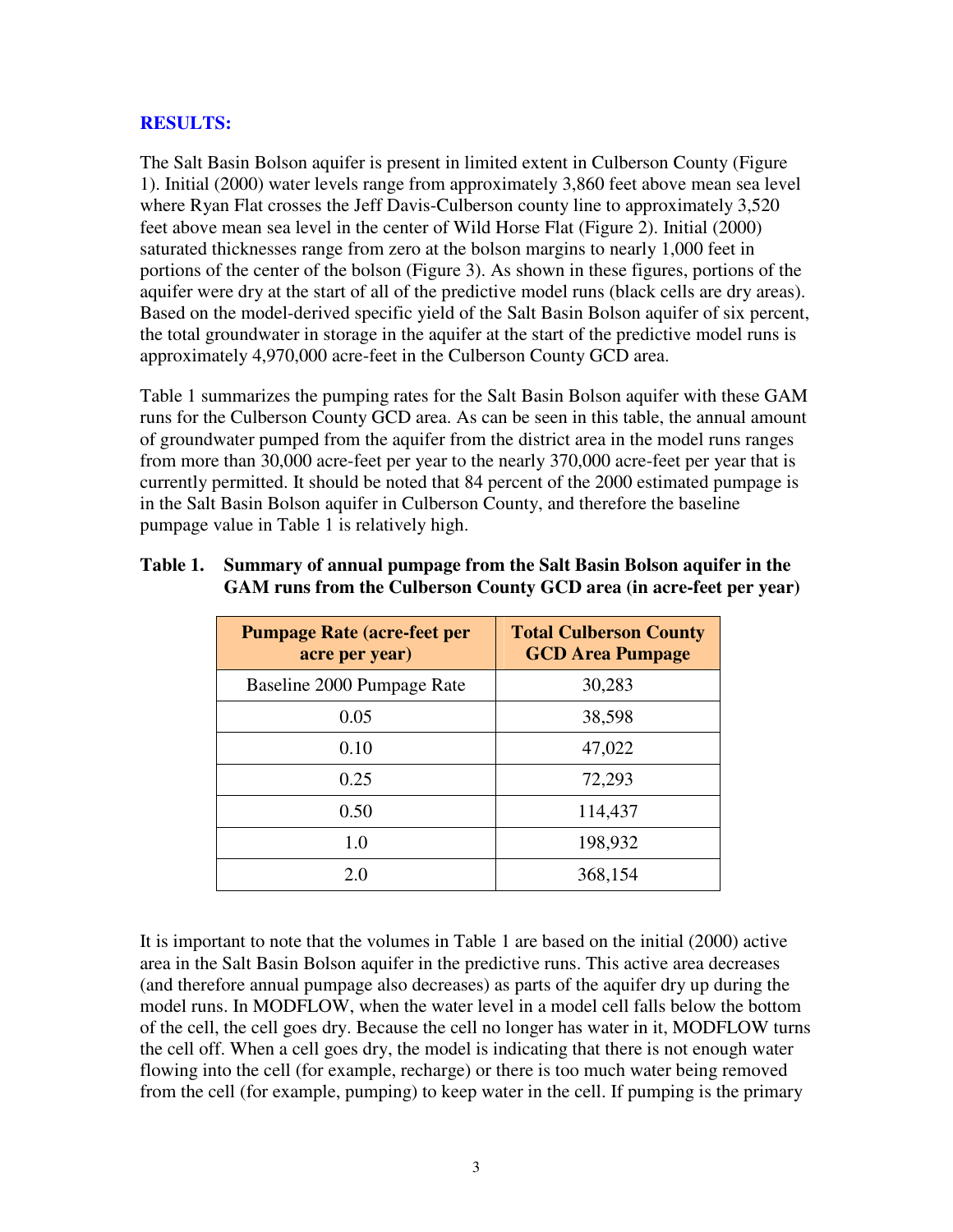factor, the model is saying that the pumping may be too great for the aquifer in this area. When MODFLOW shuts a cell off, that cell is off for the rest of the simulation. In reality, the aquifer will probably not go dry because pumping will become uneconomical before the aquifer goes dry in any particular area. However, the GAM is suggesting that these areas may experience water supply problems sometime in the next 50 years.

The impact of pumping at the 2000 estimated pumpage rates over 50 years is shown in Figure 4. This figure indicates that water levels decline approximately 50 feet across the extent of the aquifer from the initial water levels (Figure 2). This is because of the relatively high pumpage included in the Salt Basin Bolson aquifer in Culberson County in the 2000 estimate pumpage, as noted above.

The impact of pumping rates of 0.05, 0.10, 0.25, 0.50, 1.0, and 2.0 acre-feet per acre per year on water levels in the Salt Basin Bolson aquifer after fifty years are shown in Figures 5, 6, 7, 8, 9, and 10, respectively. These figures show that as more water is pumped from the aquifer, water levels steadily decline and the aquifer dries up. The GAM assumes that no recharge occurs to the Salt Basin Bolson aquifer, with the exception of a small amount of recharge through alluvial fan or streambed in limited locations (Beach and others, 2004). Therefore, nearly all of the groundwater being pumped from the Salt Basin Bolson aquifer is being removed from storage. The net inflow of water from the underlying Igneous aquifer is approximately 5,000 acre-feet per year during the transient run for the entire extent of the Salt Basin Bolson aquifer, of which Culberson County comprises approximately half of the active portion in the year 2000 (Beach and others, 2004). As shown in Table 1, the amount of pumpage in most of the model runs is far greater than the amount of water entering the aquifer from the Igneous aquifer, even when taking into account that the net flux of water entering the Salt Basin Bolson aquifer from the underlying Igneous aquifer will increase as water levels decline.

### **REFERENCES:**

Beach, J. A., Ashworth, J. B., Finch, Jr., S. T., Chastain-Howley, A., Calhoun, K., Urbanczyk, K. M., Sharp, J. M., and Olson, J., 2004, Groundwater availability model for the Igneous and parts of the West Texas Bolsons (Wild Horse Flat, Michigan Flat, Ryan Flat and Lobo Flat) aquifers: contract report to the Texas Water Development Board, 208 p.



The seal appearing on this document was authorized by Andrew C.A. Donnelly, P.G. 737, on March 8, 2006.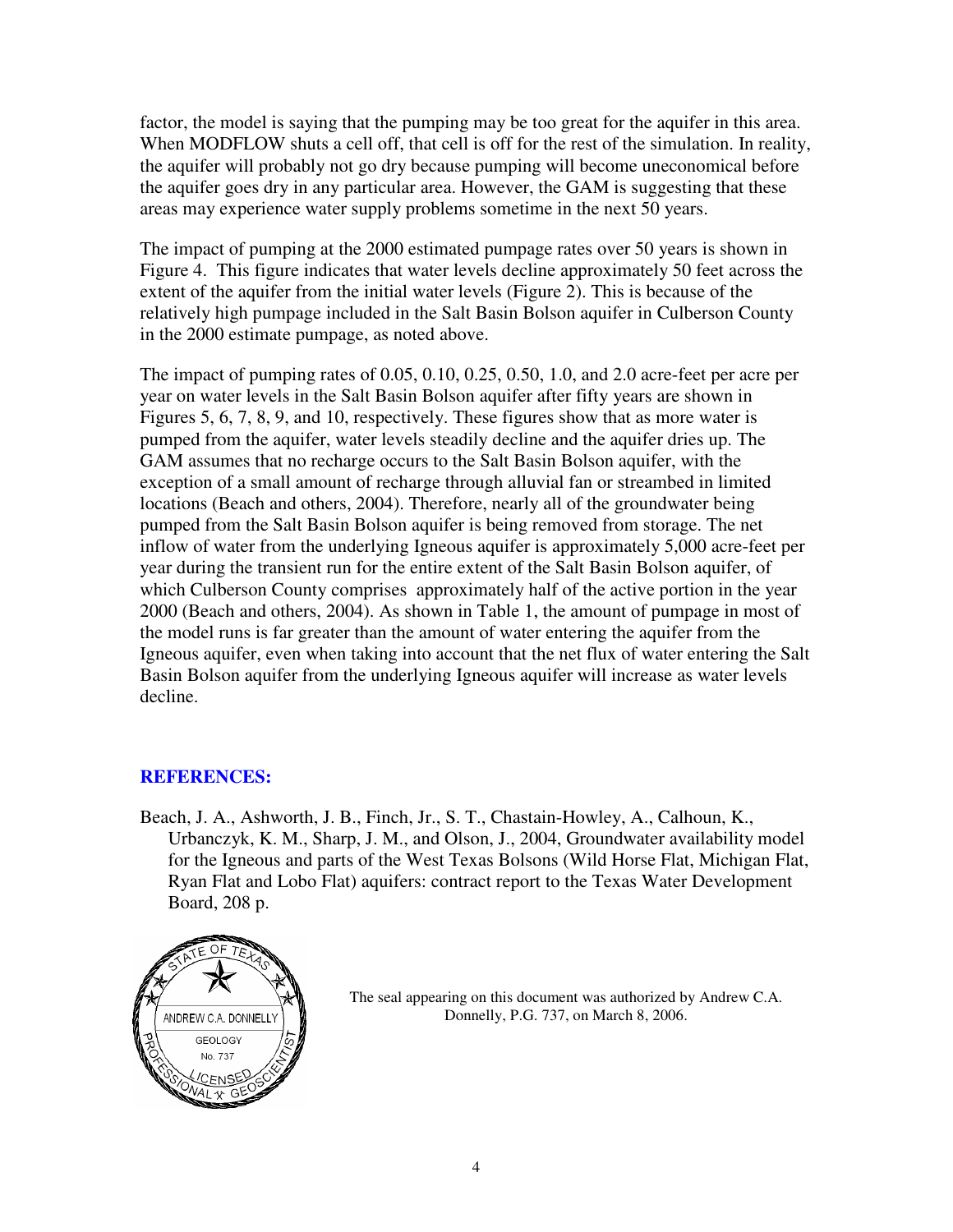

Figure 1. Extent of the Salt Basin Bolson aquifer in the GAM. Model cells in red are active cells that contain pumpage in 2000. Model cells in white are active cells without pumpage. The actual extent of the Salt Basin Bolson aquifer is shown in tan.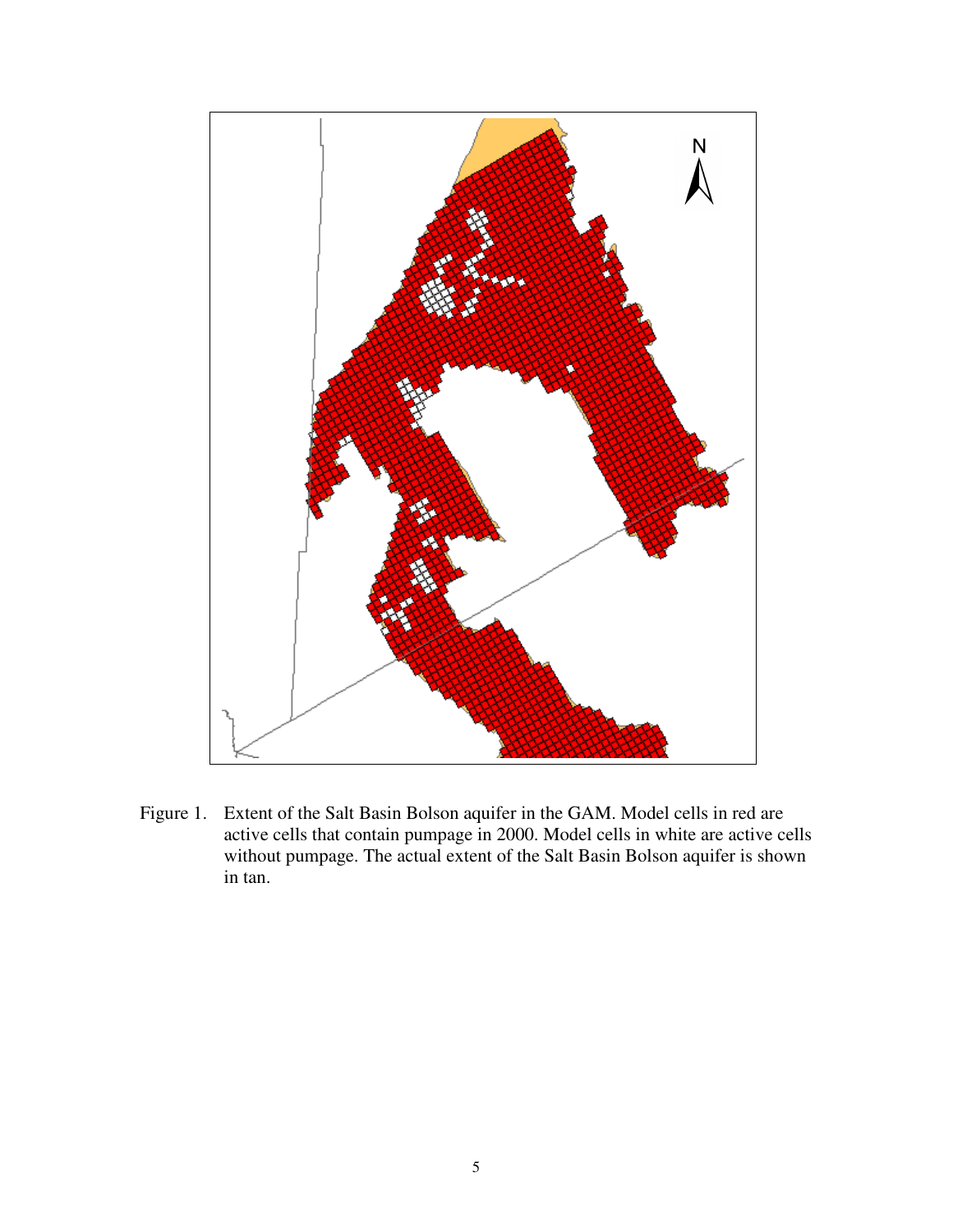

Figure 2. Initial water levels in the Salt Basin Bolson aquifer in the year 2000. Contour interval is 10 feet. Black areas are where the aquifer is dry.



Figure 3. Initial saturated thicknesses in the Salt Basin Bolson aquifer in the year 2000. Contour interval is 50 feet. Black areas are where the aquifer is dry.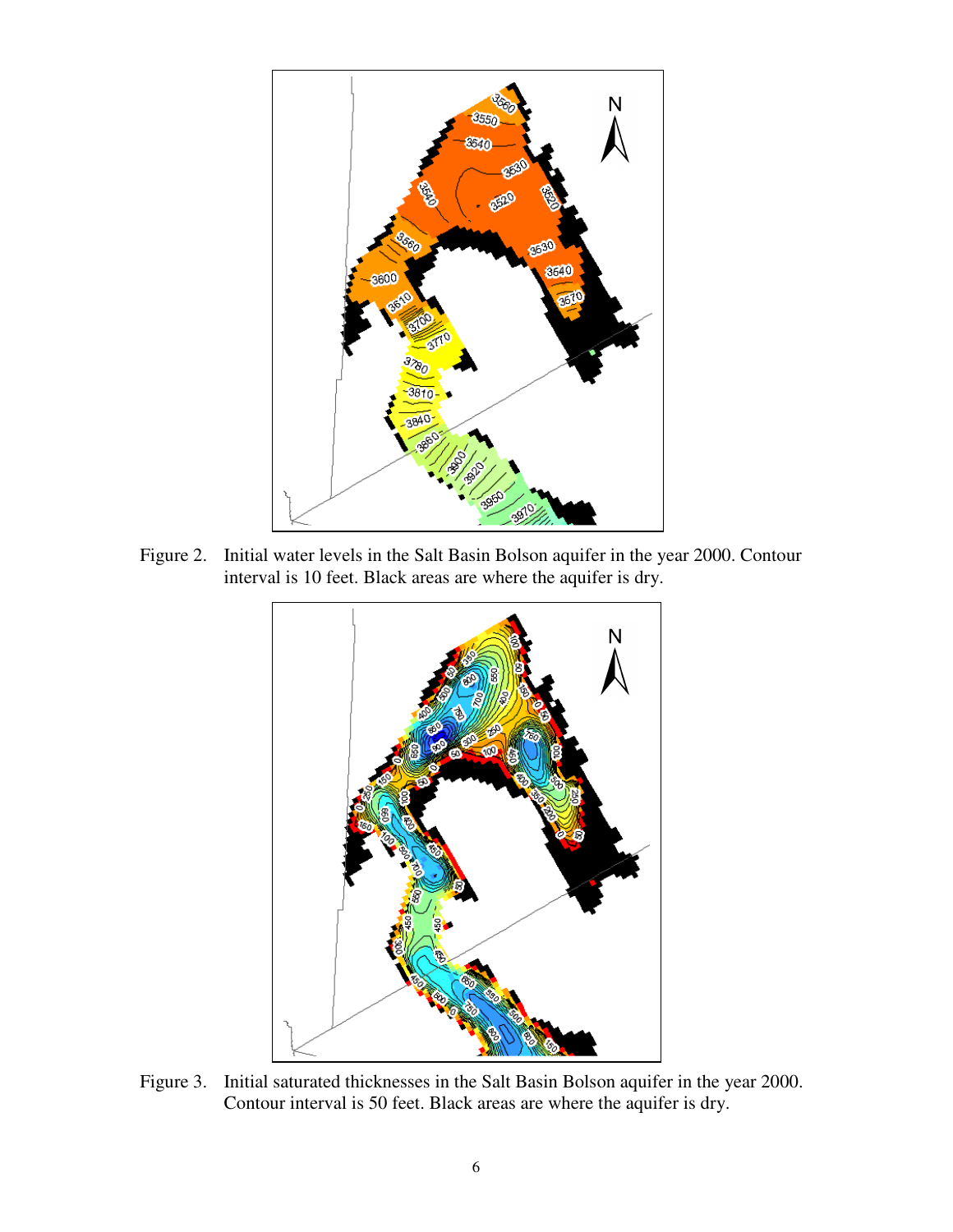

Figure 4. Water levels in the Salt Basin Bolson aquifer after 50 years with the 2000 estimated historic pumpage rate. Contour interval is 10 feet.



Figure 5. Water levels in the Salt Basin Bolson aquifer after 50 years with a uniform pumping rate of 0.05 acre-feet per acre per year. Contour interval is 10 feet.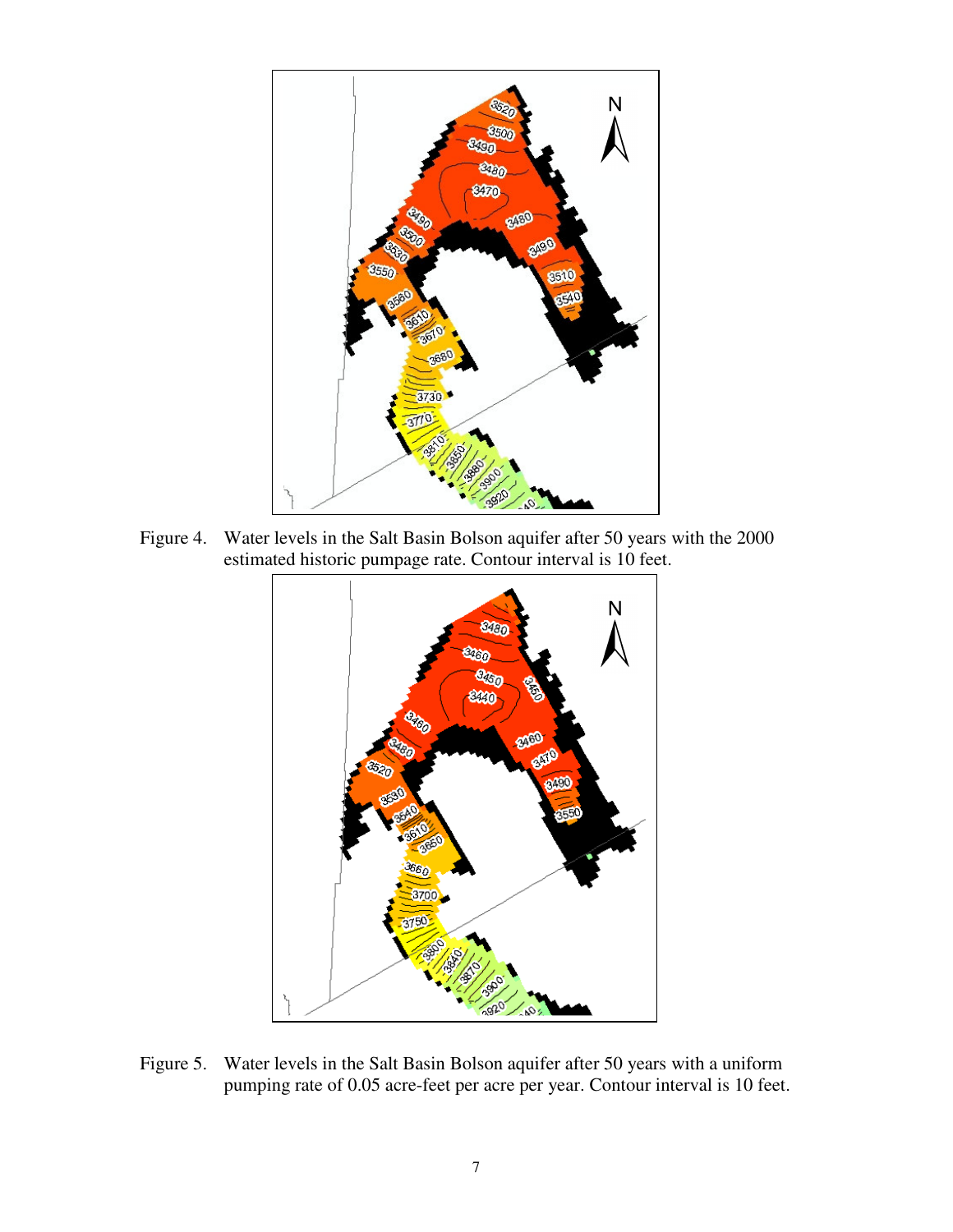

Figure 6. Water levels in the Salt Basin Bolson aquifer after 50 years with a uniform pumping rate of 0.10 acre-feet per acre per year. Contour interval is 10 feet.



Figure 7. Water levels in the Salt Basin Bolson aquifer after 50 years with a uniform pumping rate of 0.25 acre-feet per acre per year. Contour interval is 10 feet.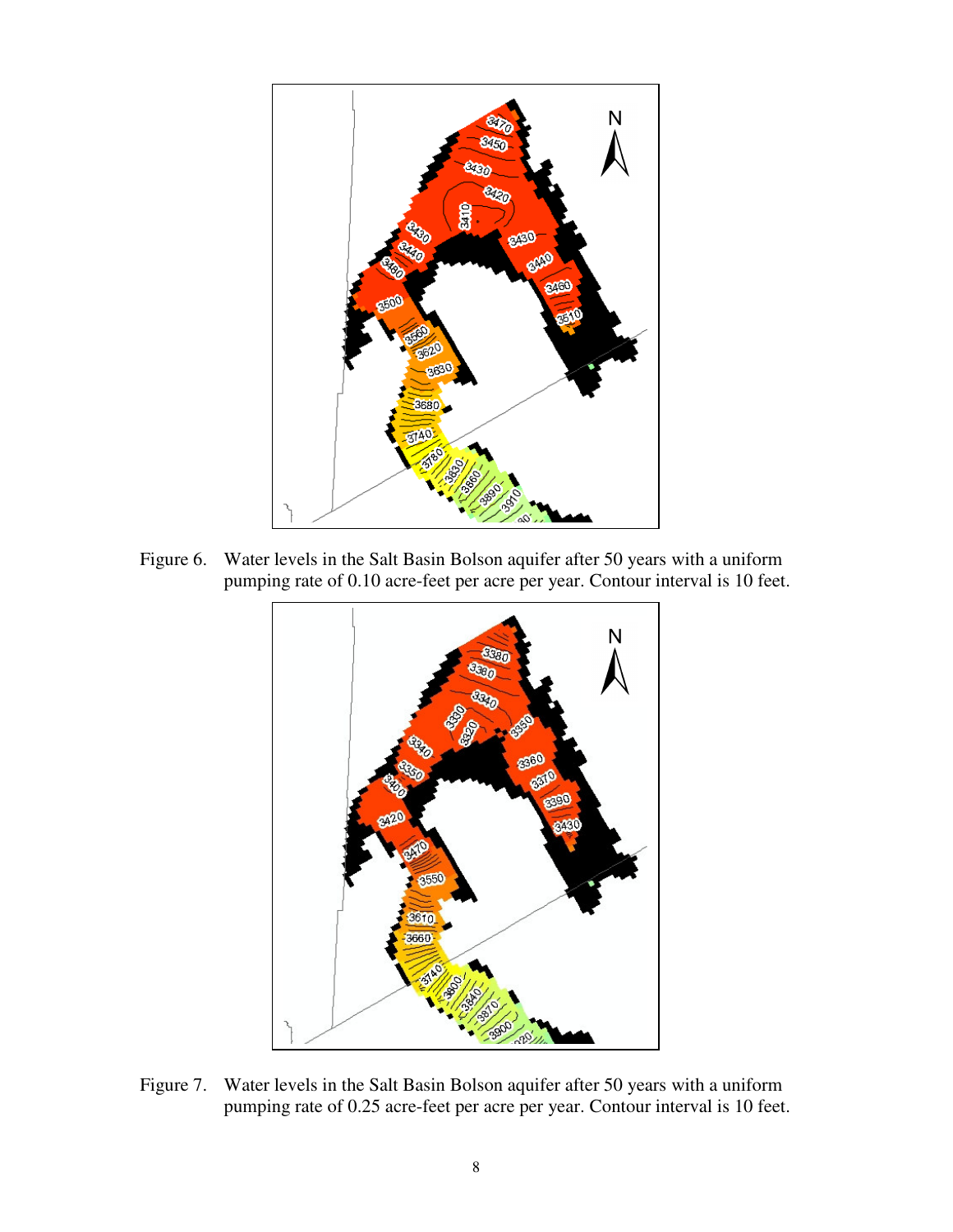

Figure 8. Water levels in the Salt Basin Bolson aquifer after 50 years with a uniform pumping rate of 0.50 acre-feet per acre per year. Contour interval is 10 feet.



Figure 9. Water levels in the Salt Basin Bolson aquifer after 50 years with a uniform pumping rate of 1.0 acre-feet per acre per year. Contour interval is 10 feet.